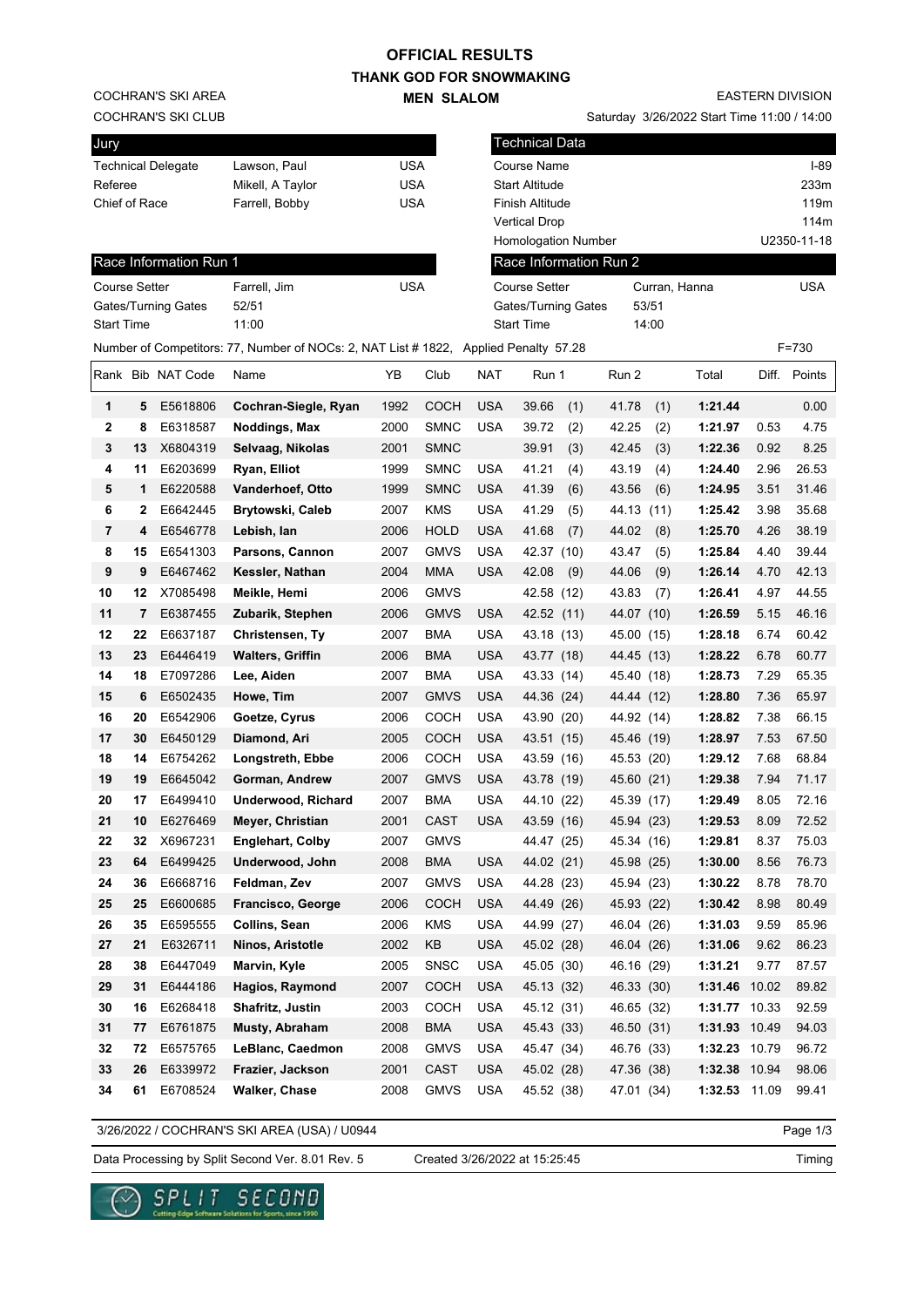## **THANK GOD FOR SNOWMAKING MEN SLALOM OFFICIAL RESULTS**

COCHRAN'S SKI CLUB COCHRAN'S SKI AREA

#### EASTERN DIVISION

Saturday 3/26/2022 Start Time 11:00 / 14:00

|    |    | Rank Bib NAT Code | Name                        | ΥB   | Club        | <b>NAT</b> | Run 1                  | Run 2       |             | Total                | Diff. Points |
|----|----|-------------------|-----------------------------|------|-------------|------------|------------------------|-------------|-------------|----------------------|--------------|
| 35 | 70 | E6516241          | Waryas, Samuel              | 2008 | <b>BMA</b>  | <b>USA</b> | 45.51 (36)             |             | 47.09 (35)  | 1:32.60 11.16 100.03 |              |
| 36 | 28 | E6336828          | Turner, Joseph              | 2000 | <b>SMNC</b> | <b>USA</b> | 45.74 (40)             |             | 47.30 (37)  | 1:33.04              | 11.60 103.98 |
| 37 | 29 | E6420041          | <b>Flaherty, Patrick</b>    | 2002 | <b>SMNC</b> | <b>USA</b> | 45.47 (34)             | 47.65       | (40)        | 1:33.12              | 11.68 104.70 |
| 38 | 62 | X7172365          | Legg, Thomas                | 2007 | <b>WMSC</b> |            | 47.17 (48)             |             | 46.04 (26)  | 1:33.21 11.77 105.50 |              |
| 39 | 69 | X6906033          | <b>Arsenault, Simon</b>     | 2008 | <b>BMA</b>  |            | 46.44 (42)             |             | 47.10 (36)  | 1:33.54 12.10 108.46 |              |
| 40 | 37 | E6684880          | Riggs, Magnus               | 2007 | <b>SNSC</b> | <b>USA</b> | 45.51 (36)             | 48.39       | (46)        | 1:33.90 12.46 111.69 |              |
| 41 | 75 | E6602022          | Goldman, Henry              | 2008 | <b>GMVS</b> | <b>USA</b> | 46.59 (44)             |             | 47.95 (41)  | 1:34.54 13.10 117.42 |              |
| 42 | 48 | X6601892          | <b>Bias-Derry, Quinn</b>    | 2007 | <b>GMVS</b> |            | 47.43 (50)             | 47.61       | (39)        | 1:35.04              | 13.60 121.91 |
| 43 | 40 | E6611706          | Williamson, Aidan           | 2007 | KMS         | USA        | 47.37 (49)             |             | 48.05 (44)  | 1:35.42 13.98 125.31 |              |
| 44 | 42 | E6429816          | Rossi, Tre                  | 2001 | сосн        | USA        | 47.51 (51)             |             | 47.97 (42)  | 1:35.48 14.04 125.85 |              |
| 45 | 41 | E6581233          | Johnsen, Benjamin           | 2005 | <b>WSR</b>  | USA        | 46.97 (45)             |             | 48.76 (49)  | 1:35.73 14.29 128.09 |              |
| 46 | 78 | E6650801          | Calcagni, Mateo             | 2008 | <b>GMVS</b> | <b>USA</b> | 46.99 (46)             |             | 48.82 (50)  | 1:35.81              | 14.37 128.81 |
| 47 | 59 | E6668311          | Karr, Harry                 | 2008 | <b>MMA</b>  | <b>USA</b> | 47.91 (53)             |             | 48.50 (48)  | 1:36.41              | 14.97 134.19 |
| 48 | 49 | E6673040          | Cavallaro, Evan             | 2007 | KMS         | <b>USA</b> | 47.77 (52)             |             | 49.61 (51)  | 1:37.38              | 15.94 142.88 |
| 49 | 56 | E6626894          | <b>Ruth, Henry</b>          | 2008 | <b>BMA</b>  | <b>USA</b> | 48.93 (56)             |             | 49.81 (53)  | 1:38.74 17.30 155.07 |              |
| 50 | 44 | E6549601          | Endres, Alden               | 2007 | <b>GMVS</b> | <b>USA</b> | 49.50 (59)             |             | 49.62 (52)  | 1:39.12 17.68 158.48 |              |
| 51 | 45 | E6718217          | O'Brien, Shamus             | 2007 | <b>GMVS</b> | <b>USA</b> | 49.02 (57)             |             | 50.93 (54)  | 1:39.95              | 18.51 165.92 |
| 52 | 65 | E6717692          | Kitanov, Luke               | 2008 | ВW          | USA        | 48.81 (55)             |             | 51.28 (57)  | 1:40.09              | 18.65 167.17 |
| 53 | 74 | E6595409          | Pursel, Arthur              | 2008 | <b>BMA</b>  | USA        | 48.72 (54)             |             | 51.43 (59)  | 1:40.15              | 18.71 167.71 |
| 54 | 66 | E6765995          | <b>Brady, Marcus</b>        | 2008 | <b>PICO</b> | <b>USA</b> | 49.96 (61)             |             | 51.23 (56)  | 1:41.19              | 19.75 177.03 |
| 55 | 50 | E6927381          | Lundberg, Kaelen            | 2006 | KMS         | USA        | 49.34 (58)             |             | 52.02(61)   | 1:41.36 19.92 178.56 |              |
| 56 | 52 | E6501793          | <b>Filkorn, Charles</b>     | 2006 | сосн        | USA        | 50.24 (63)             |             | 51.13 (55)  | 1:41.37 19.93 178.65 |              |
| 57 | 71 | E6717518          | Kowalonek, Joel             | 2008 | <b>PICO</b> | USA        | 50.12 (62)             |             | 51.30 (58)  | 1:41.42 19.98 179.09 |              |
| 58 | 39 | E6999020          | Millner, Robert             | 2007 | KMS         | USA        | 53.18 (66)             |             | 48.44 (47)  | 1:41.62 20.18 180.89 |              |
| 59 | 55 | E6716510          | Kowalonek, Aaron            | 2008 | <b>PICO</b> | <b>USA</b> | 49.66 (60)             | 52.00       | (60)        | 1:41.66 20.22 181.25 |              |
| 60 | 67 | E6507419          | Koch, Robby                 | 2008 | <b>GMVS</b> | <b>USA</b> | 51.61 (64)             |             | 52.38 (62)  | 1:43.99 22.55 202.13 |              |
| 61 | 43 | E7133604          | <b>Puleio, Stokely</b>      | 2004 | <b>SNSC</b> | <b>USA</b> | 58.81 (72)             |             | 48.00 (43)  | 1:46.81 25.37 227.41 |              |
| 62 | 58 | E7054022          | Kunin, Jacob                | 2006 | COCH        | <b>USA</b> | 53.13 (65)             |             | 54.94 (64)  | 1:48.07 26.63 238.70 |              |
| 63 | 60 | E6774251          | <b>Farrell Eastman, Sky</b> | 2008 | <b>COCH</b> | <b>USA</b> | 47.16 (47)             | 1:00.99     | (69)        | 1:48.15 26.71 239.42 |              |
| 64 | 63 | E6889056          | Doolittle, Samuel           | 2008 | <b>OMS</b>  | <b>USA</b> | 54.07 (68)             |             | 54.93 (63)  | 1:49.00 27.56 247.04 |              |
| 65 | 53 | X6802581          | Padilha, Arthur             | 2007 | KMS         |            | 54.01 (67)             | 55.20       | (65)        | 1:49.21 27.77 248.92 |              |
| 66 | 76 | X7084452          | Smith, Jake                 | 2006 | <b>GMVS</b> |            | 46.58 (43)             |             | 1:04.32(70) | 1:50.90 29.46 264.07 |              |
| 67 | 73 | E6819801          | <b>Scully, Carter</b>       | 2008 | SUND        | <b>USA</b> | 55.28 (69)             |             | 56.83 (67)  | 1:52.11 30.67 274.92 |              |
| 68 | 54 | E7053167          | Nelson, Marcel              | 2006 | СОСН        | <b>USA</b> | 56.06 (71)             |             | 56.47 (66)  | 1:52.53 31.09 278.68 |              |
| 69 | 68 | E6827203          | <b>Coviello, Miles</b>      | 2008 | <b>MMA</b>  | <b>USA</b> | 55.77 (70)             | 57.51       | (68)        | 1:53.28 31.84 285.40 |              |
| 70 | 27 | E6600332          | Fecteau, Derek              | 2007 | COCH        | <b>USA</b> | 1:07.70                | (74)        | 48.35 (45)  | 1:56.05 34.61 310.23 |              |
| 71 | 57 | E6979977          | Doremus, William            | 2007 |             |            | OKEMO USA 1:05.15 (73) | 1:06.22(71) |             | 2:11.37 49.93 447.56 |              |

### **NOT PERMITTED TO START 1st RUN**

| DID NOT START 1st RUN: 3 competitors |  |
|--------------------------------------|--|
|--------------------------------------|--|

|  | 51 E7029516 Sternberg, Jacob | 2007 COCH USA |  |
|--|------------------------------|---------------|--|
|  | 46 E6748254 Fonash, Alec     | 2007 OMS USA  |  |
|  | 24 E6618725 Stoyanov, Simon  | 2007 GMVS USA |  |

### 3/26/2022 / COCHRAN'S SKI AREA (USA) / U0944

Data Processing by Split Second Ver. 8.01 Rev. 5 Created 3/26/2022 at 15:25:45 Timing

Created 3/26/2022 at 15:25:45

Page 2/3